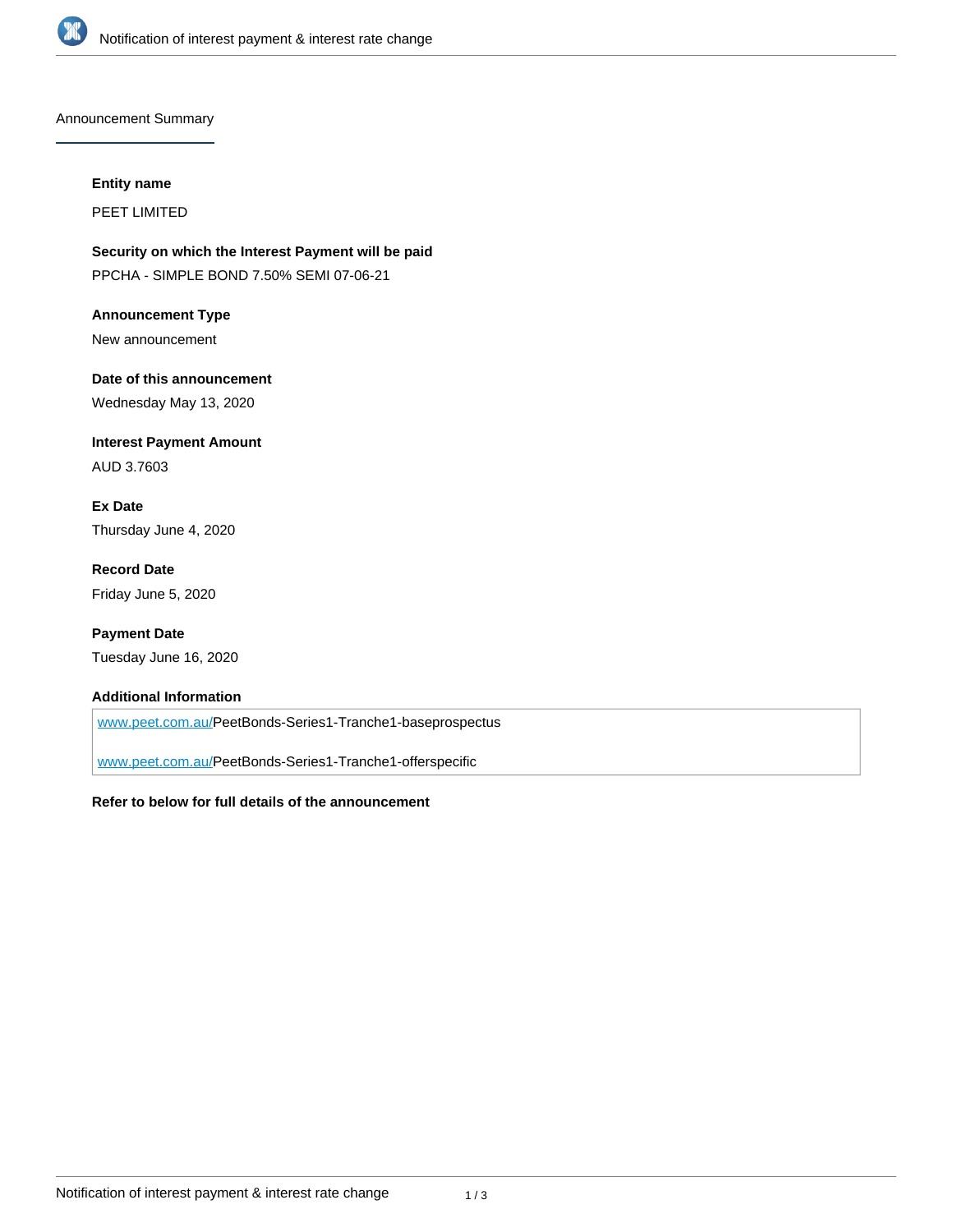

Announcement Details

Part 1 - Entity and announcement details

### **1.1 Name of +Entity**

PEET LIMITED

**1.2 Registered Number Type ACN** 

**Registration Number**

008665834

# **1.3 ASX issuer code**

PPC

# **1.4 The announcement is**

New announcement

## **1.5 Date of this announcement**

Wednesday May 13, 2020

**1.6 ASX +Security Code for Interest Payment** PPCHA

**ASX +Security Description** SIMPLE BOND 7.50% SEMI 07-06-21

Part 2A - Interest period dates and interest payment details

| 2A.1 Payment date                                              | 2A.2 + Record Date                                                           |
|----------------------------------------------------------------|------------------------------------------------------------------------------|
| Tuesday June 16, 2020                                          | Friday June 5, 2020                                                          |
| 2A.3 Ex-Date                                                   | 2A.4 First day of payment period                                             |
| Thursday June 4, 2020                                          | Monday December 16, 2019                                                     |
| 2A.5 Last day of payment period                                | 2A.6 Number of days in the payment period                                    |
| Monday June 15, 2020                                           | 183                                                                          |
| 2A.7 Interest rate expressed as a per annum rate<br>7.500000 % | 2A.8 Interest rate pro-rated for the number of days in the<br>payment period |
|                                                                |                                                                              |
|                                                                | 3.760300 %                                                                   |